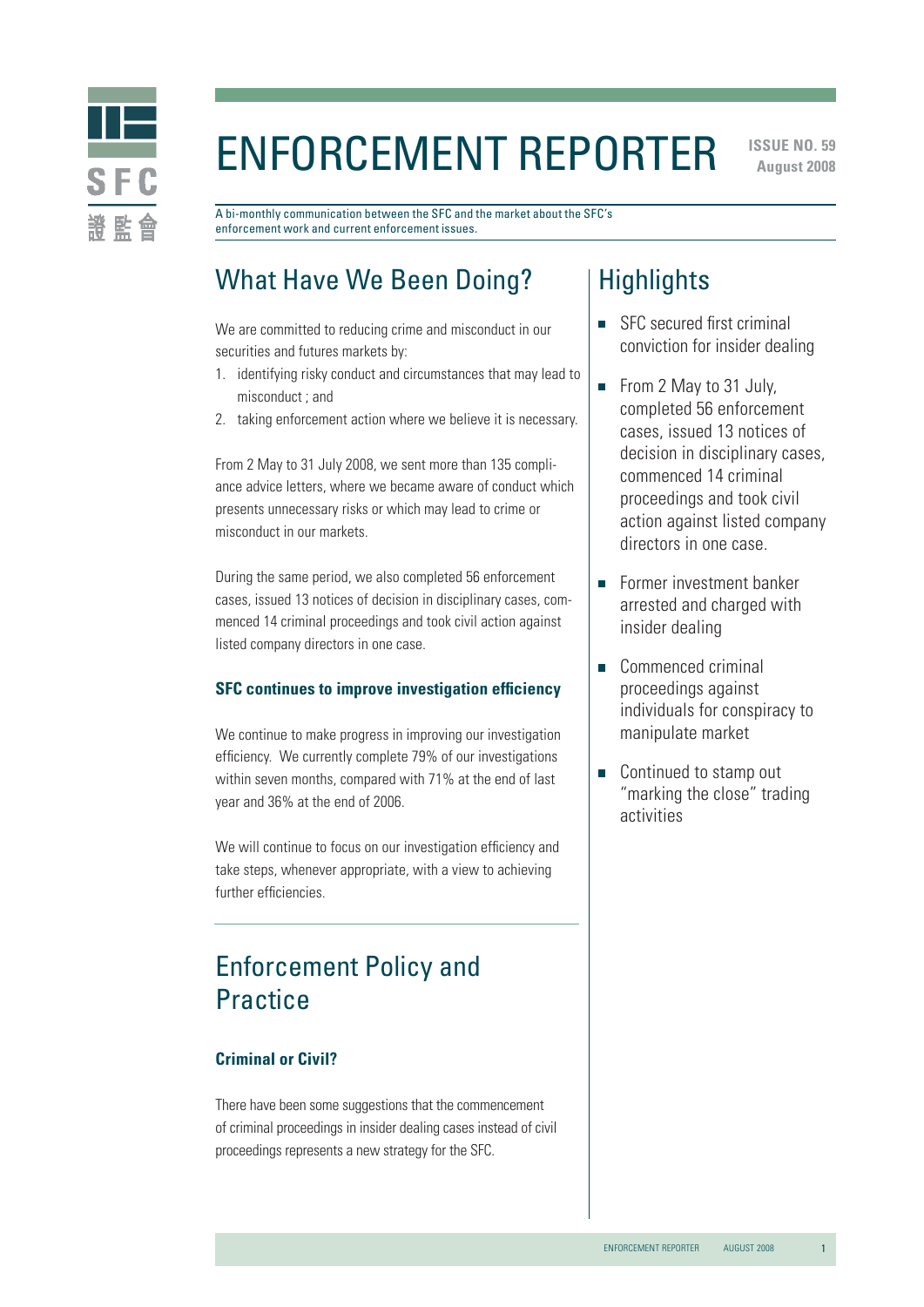This is not the case, nor the practice of the SFC, when commencing criminal proceedings. The SFC prosecutes where the evidence supports criminal proceedings and it is in the public interest to prosecute.

The SFC consults the Department of Justice (DOJ) about the commencement of criminal proceedings. The purpose of this is, in part, to ensure the SFC applies an approach that is consistent with criminal justice administration in Hong Kong. Such consultation will also ensure that criminal cases are only started when there is a reliable and experienced basis to believe there is sufficient evidence to establish a case beyond reasonable doubt.

In other words, the SFC will start criminal insider dealing cases where the case is strong enough to justify a criminal proceeding and the criminal proceeding is in the public interest (in accordance with DOJ prosecution policy). The SFC considers it would be inappropriate to refer a criminal case to the government with a view to the commencement of civil proceedings before the Market Misconduct Tribunal (MMT) which is a civil tribunal with no power to impose deterrent sanctions.

# Insider Dealing

In the last edition of the Enforcement Reporter we explained why we attach the highest importance to stamping out insider dealing. Our strategy is to reduce the incidence of insider dealing by using the full range of powers and remedies contained in the Securities and Futures Ordinance (SFO) including criminal, civil and administrative sanctions.

In applying this approach, the SFC has so far obtained interim orders in the High Court freezing approximately \$100 million in suspected insider dealing profits. For further details of these cases , please refer to our press releases dated [18 Dec 2007](http://www.sfc.hk/sfcPressRelease/EN/sfcOpenDocServlet?docno=07PR220) and [2 May 2008](http://www.sfc.hk/sfcPressRelease/EN/sfcOpenDocServlet?docno=08PR66) and the previous issue of [Enforcement Reporter.](http://www.sfc.hk/sfc/doc/EN/speeches/public/enforcement/08/may_08.pdf) There are also four cases arising from SFC investigations which are presently before the MMT. Please follow this link to the [MMT](http://www.mmt.gov.hk/eng/home/home.htm) for further details of these cases, including hearing dates for anyone who wishes to attend.

In pursuit of this strategy, two significant events have occurred since the last edition. Both events involved the application of our powers to bring criminal proceedings for insider dealing.

#### **First Criminal Conviction for Insider Dealing**

On 17 July 2008, Ms Hung Lai Mei was convicted of insider dealing. This marked the first criminal conviction since insider dealing was made a criminal offence under the SFO in 2003.

Our investigation revealed that Hung, a finance manager of Sino Golf Manufacturing Company limited, held 180,000 shares in her employer's holding company, Sino Golf Holdings Limited (Sino Golf).

In October 2004, Hung was informed that a major debtor of Sino Golf which owed Sino Golf \$11.9 million had filed for bankruptcy protection in the USA. She was aware that the debtor's inability to repay its debt to Sino Golf would affect the company's financial position and share price as Sino Golf would need to make bad debt provision.

In December 2004, Hung sold her entire shareholding in Sino Golf before the market was made aware of the impact of the debtor's bankruptcy on Sino Golf's financial position. This information was not made known to the public until Sino Golf announced its financial results on 18 April 2005 which included a bad debt of \$9.5 million and recorded a 35% drop in net profit. The market reacted to the negative news and the share price of Sino Golf dropped by 23% on the 19 April 2005. It's estimated Hung's early disposal of shares enabled her to avoid a loss \$63,333.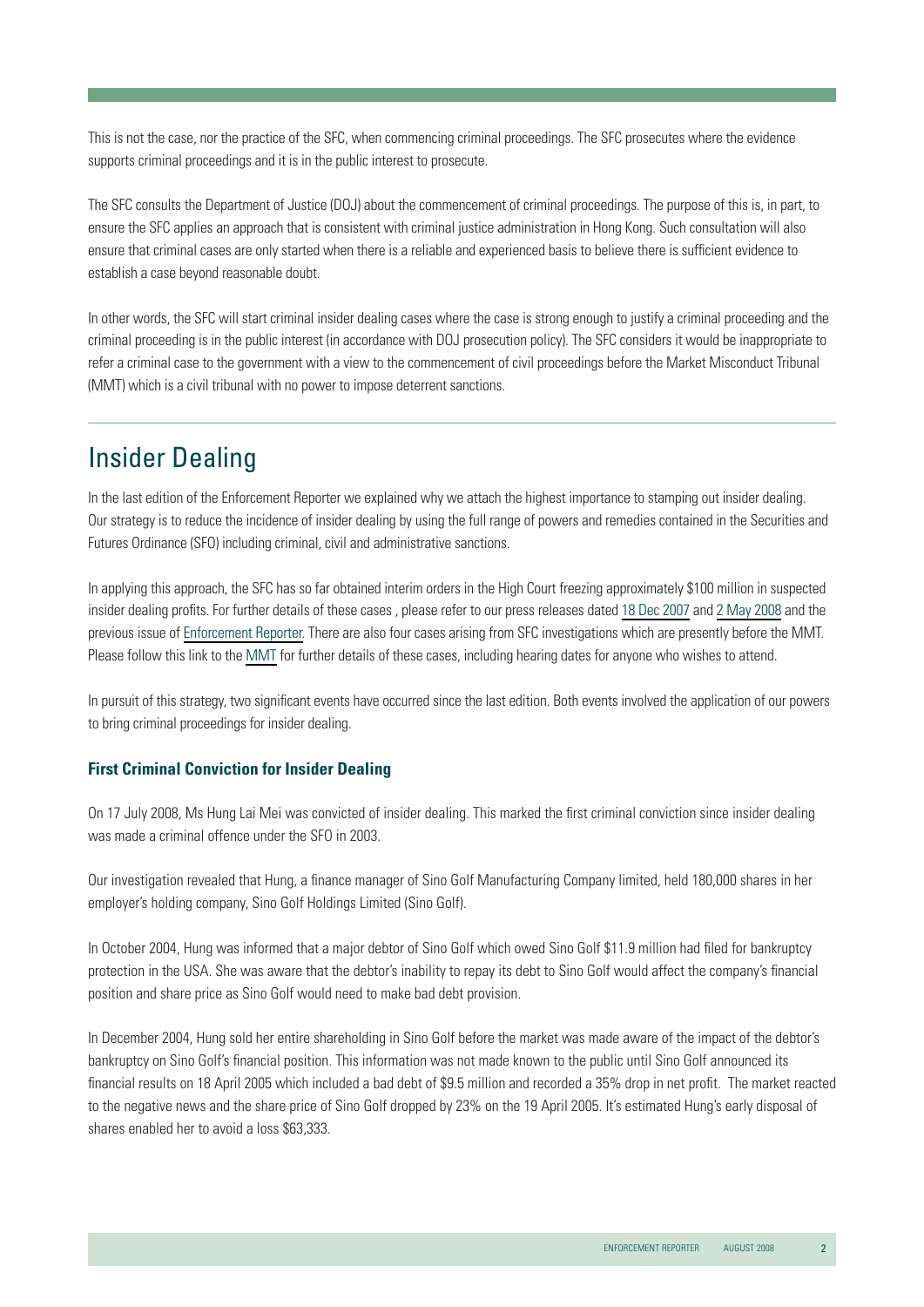sentenced to six months imprisonment, suspended for two years. She was also fined \$200,000 (\$50,000 on four separate charges) and ordered to pay \$20,523 in costs to the SFC.

This sentence sends a clear message that insider dealing is an offence which can result in imprisonment. On this occasion, the sentence of imprisonment was suspended in recognition of the fact that Ms Hung entered a plea of guilty. It is likely that the early guilty plea saved Ms Hung from an immediate custodial sentence. This should serve as a reminder of the benefit of making admissions and pleading guilty at the earliest opportunity, whenever it is appropriate to do so.

For further information about this case, please follow the link to our [press release](http://www.sfc.hk/sfcPressRelease/EN/sfcOpenDocServlet?docno=08PR110) dated 17 July 2008.

#### **Former Investment Banker Arrested and Charged with Insider Dealing**

In another notable event, Mr Du Jun, a former managing director at Morgan Stanley Asia Limited (Morgan Stanley) was arrested and charged with nine counts of insider dealing and one count of counselling or procuring another person to deal in the shares of a listed company prior to the announcement of an acquisition deal.

Mr Du Jun was detained at the Hong Kong International Airport on July 10, 2008 after arriving from Beijing. He appeared at the Eastern Magistracy the following day. No plea was taken and Du was granted bail on the condition that he paid cash bail of \$500,000 and surrendered all of his travel documents.

This case was adjourned to 5 September for a further hearing at the Eastern Magistracy.

For further information, please follow the link to our [press release](http://www.sfc.hk/sfcPressRelease/EN/sfcOpenDocServlet?docno=08PR107) dated 11 July 2008.

### SFC Continues to Resolve Compliance Issues Using New Approach and Imposes its Highest Ever Disciplinary Fine

In the January and May 2008 editions of the Enforcement Reporter, we commented on a new approach to resolving serious compliance issues with licensed firms in circumstances where a firm faces the risk of having its licence suspended immediately. This approach was first used in disciplinary proceedings involving South China Capital Limited and South China Research Limited and more recently in disciplinary proceedings involving Core Pacific-Yamaichi Capital Limited and two related firms.

The SFC has adopted the same approach to resolve compliance issues with ICEA Capital Limited and ICEA Securities Limited. As part of the agreement with the two firms, the SFC imposed the highest ever disciplinary fine against a licensed entity.

In the ICEA cases, agreements were concluded under which:

- 1. the SFC fined ICEA Capital Limited and ICEA Securities Limited a total of \$38 million,
- 22 the firms are required to engage an independent audit firm to conduct internal control and compliance reviews within three years, as directed by the SFC, without prior notice, and
- 3. if material breaches or failures are found within three years similar to those found before, the licenses of the two firms may be revoked.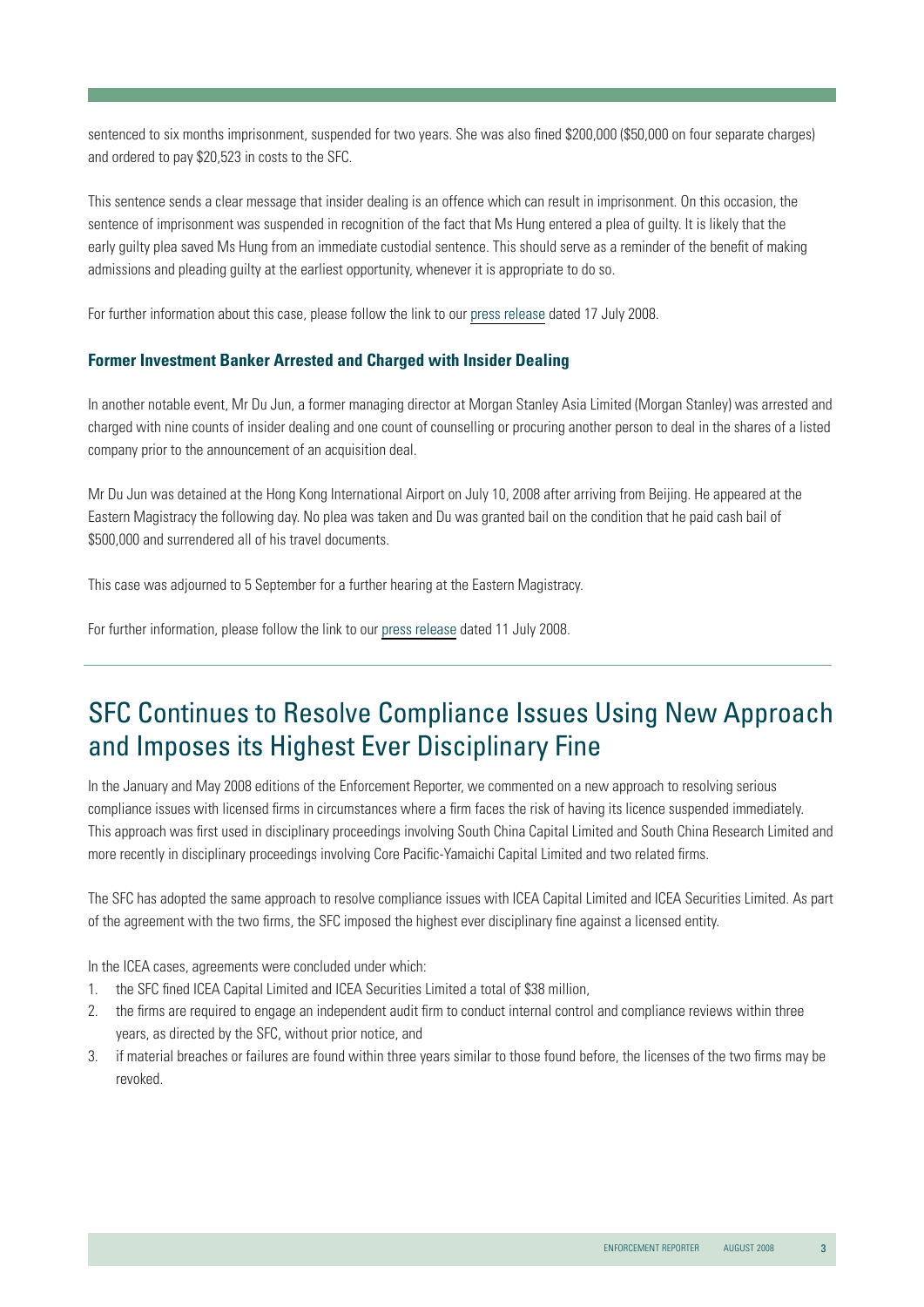There is considerable value in seeking to change the behaviour of licensed firms through the application of this positive and forwardlooking regulatory approach, which reflects the commitment of the firms concerned, and their senior management, to enhancing their compliance.

For further information, please follow the link to our [press release](http://www.sfc.hk/sfcPressRelease/EN/sfcOpenDocServlet?docno=08PR84) dated 6 June 2008.

### SFC Lays Charges for Conspiracy to Manipulate Market

The SFC has commenced criminal proceedings against four individuals for conspiring to manipulate the market to trade in shares of Asia Standard Hotel Group Limited (ASH Group), a company listed on the Stock Exchange of Hong Kong.

The SFC alleges that four individuals conspired to create a false or misleading impression of the market for ASH Group shares, in breach of section 295 of the SFO, raising the share price of ASH Group by 78%, ramping up the company's market capitalisation by HK\$4 billion and creating a false or misleading impression of depth and liquidity in the market for ASH Group shares. Two of the four individuals are also alleged to have failed to answer questions as required under the SFO without reasonable excuse during the SFC's investigation into the trading of ASH Group shares.

On 7 August 2008, the Eastern Magistracy granted the application by the Department of Justice to transfer the case to the District Court for trial. This case is the second indictable prosecution under the SFO and the first for market manipulation. The defendants will appear in the District Court for a plea hearing on 26 August 2008.

For further details please follow this link to our press release dated [7 August 2008](http://www.sfc.hk/sfcPressRelease/EN/sfcOpenDocServlet?docno=08PR123) and [10 July 2008.](http://www.sfc.hk/sfcPressRelease/EN/sfcOpenDocServlet?docno=08PR104)

### Marking the Close

"Marking the close" is a form of market manipulation. This involves the placing of orders to buy small quantities of shares at prices higher than the prevailing market prices near the market close. The late placing of orders does not allow sufficient time for the market to respond. These orders are therefore left unmatched and result in an inflated closing price.

Typically, a person intent on manipulating the market will place buy orders without any genuine desire to acquire the shares, but rather with the intention to create a false impression of an active market for those shares. The resulting inflated closing price is an artificial price that does not reflect the genuine forces of demand and supply. In most cases, "marking the close" in this way, is intended to facilitate the sale of the shares at higher prices on the following day.

Since 2 January 2007, we have prosecuted 5 individuals and disciplined 4 individuals for "marking the close" activities. The SFC will continue to take appropriate enforcement action against market manipulators and licensed persons who fail to preserve the integrity of the market in executing client instructions. The relevant laws, rules and regulations which prohibit "marking the close" activities, are equally applicable to the closing auction sessions.

[For further information, please follow the links to our press releases dated](http://www.sfc.hk/sfcPressRelease/EN/sfcOpenDocServlet?docno=07PR227) [5 March 2007](http://www.sfc.hk/sfcPressRelease/EN/sfcOpenDocServlet?docno=07PR29), [9 March 2007](http://www.sfc.hk/sfcPressRelease/EN/sfcOpenDocServlet?docno=07PR33), [26 July 2007](http://www.sfc.hk/sfcPressRelease/EN/sfcOpenDocServlet?docno=07PR126), 20 December 2007, [3 January 2008](http://www.sfc.hk/sfcPressRelease/EN/sfcOpenDocServlet?docno=08PR3), [6 March 2008,](http://www.sfc.hk/sfcPressRelease/EN/sfcOpenDocServlet?docno=08PR32) [12 June 2008](http://www.sfc.hk/sfcPressRelease/EN/sfcOpenDocServlet?docno=08PR88) and [7 July 2008](http://www.sfc.hk/sfcPressRelease/EN/sfcOpenDocServlet?docno=08PR103).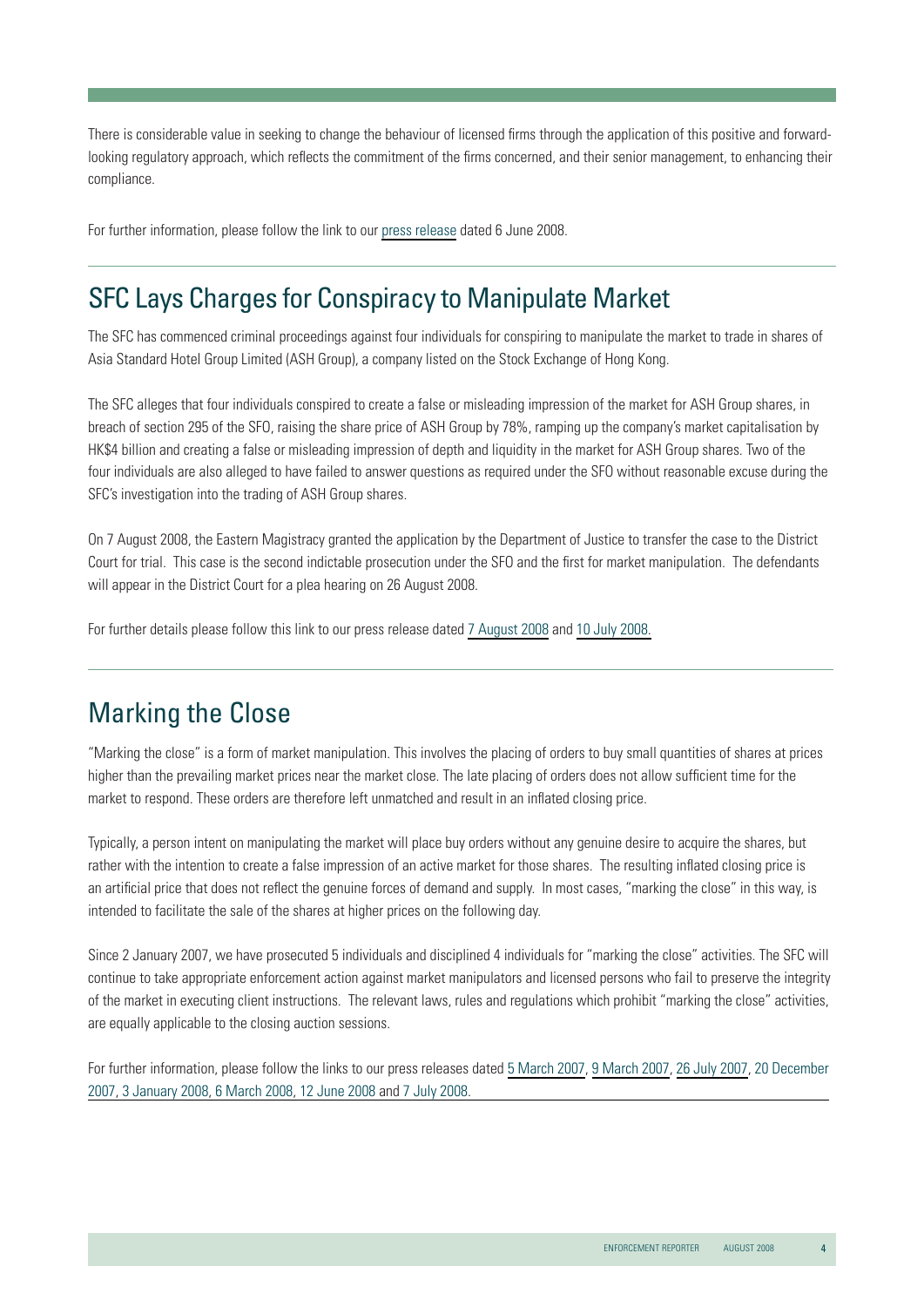# Suspected Scams

The SFC receives regular complaints about suspected scams (often described as "boiler rooms") where fraudsters seek to take advantage of multiple jurisdictions to defraud the public without detection.

The SFC learns about suspected scams in a number of ways, including through complaints by investors and our own surveillance. We take these complaints seriously and devote resources to investigating them where they relate to matters which fall within our own statutory power.

In this regard, the SFO prohibits the carrying on of any regulated activity (or holding out as carrying on any regulated activity) without the requisite SFC licence and the offering of products to the public in Hong Kong without SFC approval. These prohibitions are contained in sections 103 and 114 of the SFO. Anyone who breaches these provisions commits an offence and is liable to a fine of up to HKD 500,000 and/or a term of imprisonment of up to 3 years for an offence under section 103 and a fine of up to HKD 1,000,000 and/or 2 years imprisonment for an offence under section 114.

In a recent case, the SFC learned about a suspicious operation at an early stage following an enquiry about a website. The website was maintained by a Hong Kong registered company with contact details in Hong Kong. The company claimed to be regulated by the Financial Services Authority in the UK (which it was not). The company also claimed in its website that it offered trading in foreign exchange, bullion and other financial products. A copy of a standard form client agreement was available on the website.

The website contents led us to suspect that the company was engaging in leveraged foreign exchange trading without an SFC licence.

The SFC launched an investigation, including a search of the company premises in Hong Kong. Fund tracing was also undertaken which showed that the company's bank accounts in Hong Kong had received remittances from PRC residents and had been used to make payments to various PRC accounts. Following the investigation, the offending website was shut down.

In this case, our prompt and thorough investigation prevented prospective investors from suffering loss at a time when it appeared that the company was at an advanced stage of preparing to commence unlawful activities.

When the SFC becomes aware of suspected scams such as this, it will, in appropriate cases:

- 1. seek court orders to restrain the company from undertaking unlawful activities in Hong Kong and/or to freeze its assets;
- 2. seek assistance from overseas regulators under various co-operative arrangements;
- 3. seek assistance from the Commercial Crime Bureau of the Hong Kong Police; and
- 4. inform other interested bodies so as to share the intelligence about suspected scams and those who may be behind them.

The SFC would like to remind investors to stay vigilant and not to transfer money to any company without a full understanding of [its business and operations. Investors should look out for unlicensed firms by visiting the](http://www.sfc.hk/sfc/html/EN/intermediaries/trading/licensed/licensed.html) [Alert Lis](http://www.invested.hk/InvestEdAlertList/jsp/EN/AlertList.jsp)[t](http://www.sfc.hk/sfc/html/EN/intermediaries/trading/licensed/licensed.html) and Public Register of Licensed Persons and Registered Institutions on the SFC's website.

# Disclosure of Interests

The SFC continues to attach a great deal of importance to the obligation of directors and substantial shareholders to make timely disclosure of their interests in listed companies.